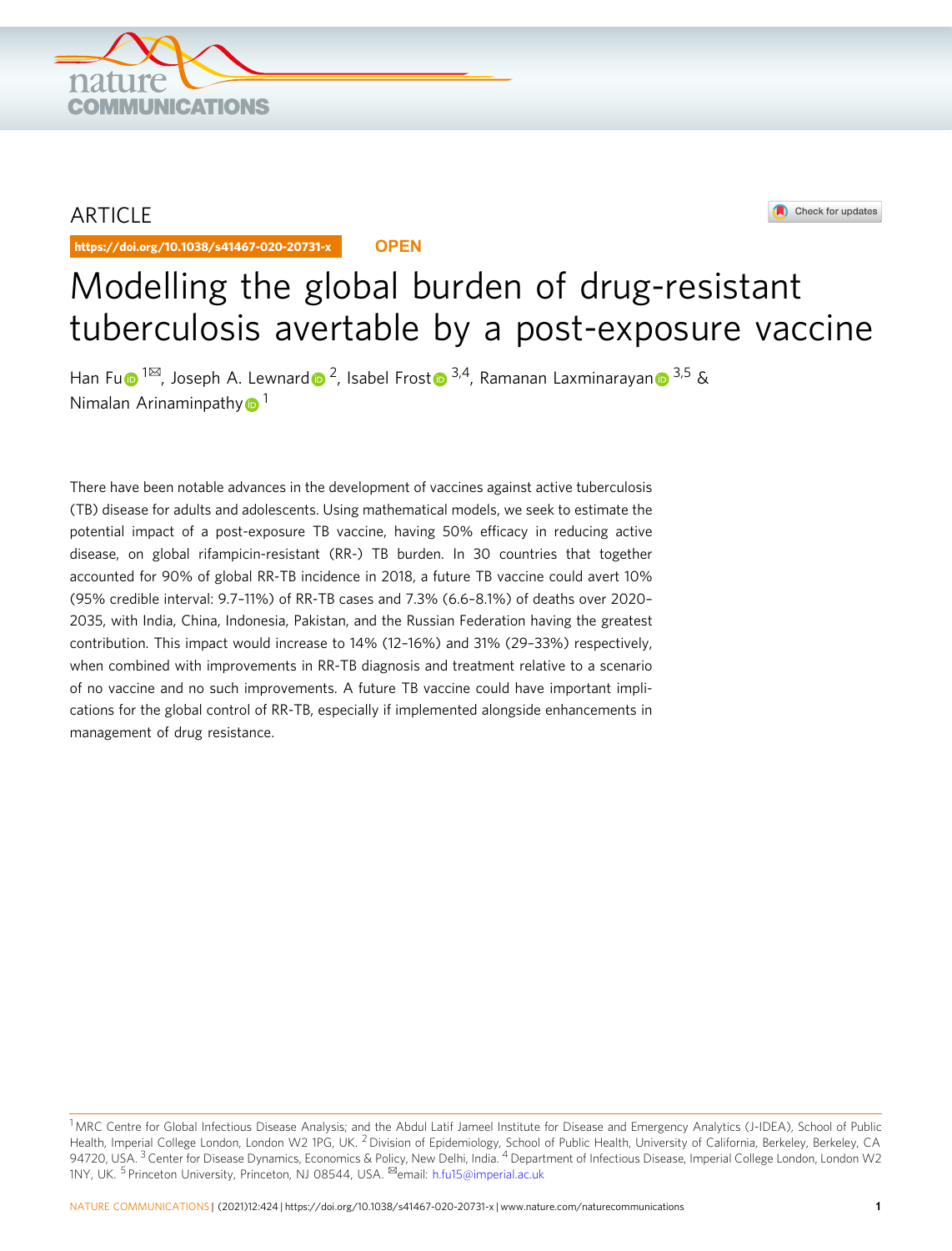The emergence of drug resistance poses a pressing challenge in the control of tuberculosis  $(TB)$  worldwide<sup>[1](#page-7-0)</sup>. In 2018, an estimated 500,000 incident TB cases worldwide (out of a total of 10 million incident cases) were resistant to rifampicin, one of the key drugs in first-line anti-TB treatment<sup>[2](#page-7-0)</sup>. Second-line treatment for these cases is costly, protracted and toxic, with an average treatment success of only 56%, compared to 85% for drug-sensitive  $TB^2$  $TB^2$ . Recent years have seen important advances in the development of shorter and safer regimens for treatment of rifampicin-resistant (RR-)  $TB^{3-5}$  $TB^{3-5}$  $TB^{3-5}$  $TB^{3-5}$  $TB^{3-5}$ , as well as the potential for regimens to avoid using ineffective drugs by early detection of broader resistance profiles $6,7$ ; nonetheless, global uptake of these new regimens remains slow<sup>3</sup>.

Prevention of drug-resistant TB may be as important as improving patient outcomes for achieving desired reductions in the burden of disease $8$ . Although recent years have seen notable advances in the development of simplified preventive regimens against drug-sensitive  $TB^{9,10}$  $TB^{9,10}$  $TB^{9,10}$  $TB^{9,10}$  $TB^{9,10}$ , preventive therapy against drugresistant infection is complicated by the fact that there is currently no assay for latent TB infection (LTBI) that can determine drug susceptibility of the infecting strain. In recent contacts of multidrug-resistant TB, preventive treatment can be tailored to the drug sensitivity status of the index case, but this approach does not address those with immunity to TB-specific antigens and no known contact. However, recent developments have raised the prospect of prevention through vaccination<sup>11</sup>. Informed in part by seminal modelling analysis<sup>12</sup>, in 2018 the World Health Organization (WHO) defined a preferred product profile for TB vaccine<sup>13</sup>. Amongst priorities for vaccine development, this document identified the ability to protect adults and adolescents with LTBI from developing the active form of the disease, with at least 50% efficacy, and offering at least ten years of protection $13$ . In subsequent results from a phase 2b trial, amongst adults and adolescents with LTBI in Kenya and South Africa, the  $M72/AS01<sub>E</sub>$  (hereafter M72) vaccine decreased TB incidence by almost half[14.](#page-8-0)

By offering protection regardless of drug sensitivity status, future TB vaccines may offer an important opportunity to reduce the transmission of drug-resistant TB, as well as the overall burden of TB. Prevention of TB through vaccination may have the corollary benefit of reducing population-level selection of resistant strains, as the use of anti-TB drugs declines. However, the potential impact of a future TB vaccine on the global burden of drug-resistant TB remains unknown. It is also uncertain how the impact of such a vaccine may compare with the uptake of new second-line regimens, that are shorter, safer and potentially more effective than earlier regi-mens involving injectable drugs<sup>[5](#page-7-0)</sup>.

In the present work, we seek to address these questions using mathematical modelling of TB transmission dynamics, in 30 countries with a high burden of drug-resistant TB (Table [1](#page-2-0)). We modelled the potential impact of a rollout of an M72-like, 'postexposure' vaccine (i.e. one intended for use amongst those already infected with TB) amongst adults and adolescents, and assessed health impacts between 2020 and 2035, with a focus on RR-TB. As a secondary analysis, we examined the potential contribution of a TB vaccine, to antimicrobial resistance more broadly than TB. There is evidence indicating that TB cases are often treated with empiric antibiotic therapy in primary care settings<sup>15</sup>, including the use of quinolones<sup>[16](#page-8-0),17</sup>. Therefore, if a vaccine reduces overall TB burden, it may also reduce the prevalence of symptoms that would trigger antibiotic consumption, reducing selection for resistance not only in TB but other pathogens or commensal bacteria that might be exposed<sup>18</sup>. We estimated the potential impact of a future TB vaccine, on reducing antibiotic consumption in this way.

# Results

Overview. Supplementary Figs. 1–6 and Supplementary Table 1 show the results of model calibration in the 30 countries accounting for 90% of RR-TB incidence in 2018, based on four different model structures that capture variations in the epidemiology of TB and health systems across these countries (Table [1\)](#page-2-0). Additional results show model validation with data that was not used for calibration, including prevalence surveys where available (Supplementary Fig. 7) and model-based estimates for the proportion of incident, drug-resistant TB that arises through transmission, rather than through treatment (Supplementary Fig. 8). Figure [1](#page-2-0) shows illustrative results for RR-TB incidence trajectories in India, the Russian Federation, China, and Nigeria, as example countries representing each of the model structures (Table [1](#page-2-0)); Supplementary Fig. 9 shows these same dynamics, but illustrating the cases averted over time.

Vaccine impact on RR-TB incidence. Figure [2](#page-3-0) summarises the overall impact in terms of cumulative RR-TB cases averted between 2020 and 2035, illustrating dominant contributions from India and China, as well as from high-burden countries including Indonesia, Pakistan, the Russian Federation and Nigeria. Globally, relative to a status quo comparator, an M72-like vaccine would avert 620,000 cases (95% credible intervals [CrI]: 516,000–867,000) of RR-TB between 2020 and 2035 (Table [2\)](#page-4-0). Molecular diagnostic tools are offering new opportunities for early recognition of rifampicin resistance<sup>19</sup>, while new, shorter, safer second-line regimens may facilitate improved treatment outcomes<sup>[5](#page-7-0)</sup>. If use of an  $M72$ like vaccine is combined with increased uptake of these tools (i.e. improved management of RR-TB), the overall impact would increase to 831,000 RR-TB cases (95% CrI: 643,000–1,170,000) averted.

Figure [3](#page-6-0) shows percent reductions of RR-TB cases by country. Globally, the effect of vaccination would be to avert 10% (95% CrI: 9.7–11%) of RR-TB cases between 2020 and 2035, relative to a status quo comparator (Table [2\)](#page-4-0). Combined with improved RR-TB management, this impact would increase to 14% (95% CrI: 12–16%) of RR-TB cases. For countries having only small improvement gaps in coverage of drug susceptibility testing and success of second-line treatment, like Myanmar and Kazakhstan (Supplementary Fig. 10), improved management of RR-TB would have only limited incremental impact on RR-TB burden, in addition to vaccination. Supplementary Fig. 11 illustrates that, at the global level, ~2500 adolescents and adults with LTBI would need to be vaccinated to avert 1 RR-TB case.

Vaccine impact on RR-TB mortality. Figures [4](#page-6-0) and [5](#page-7-0) show corresponding results in terms of RR-TB mortality: globally, vaccination would avert 119,000 (95% CrI: 96,000–174,000) RR-TB deaths between 2020 and 2035, amounting to a reduction of 7.3% (95% CrI: 6.6–8.1%). Improvement in RR-TB management showed a greater impact on preventing mortality than incidence of RR-TB burden. When combined with vaccination, 499,000 (95% CrI: 391,000–729,000) RR-TB deaths would be averted between 2020 and 2035, amounting to a reduction of 31% (95% CrI: 29–33%) (Table [2](#page-4-0)). Supplementary Fig. 11 illustrates that, at the global level, ~13,000 adolescents and adults with LTBI would need to be vaccinated to avert 1 death from RR-TB. This estimate may vary by local settings, depending on country-specific rates of TB mortality.

In all of these estimates we assumed the vaccine would have the same efficacy amongst individuals with and without human immunodeficiency virus (HIV) infection. Supplementary Table 2 shows sensitivity analyses when assuming that vaccine efficacy is reduced by half amongst those with HIV. Such a scenario shows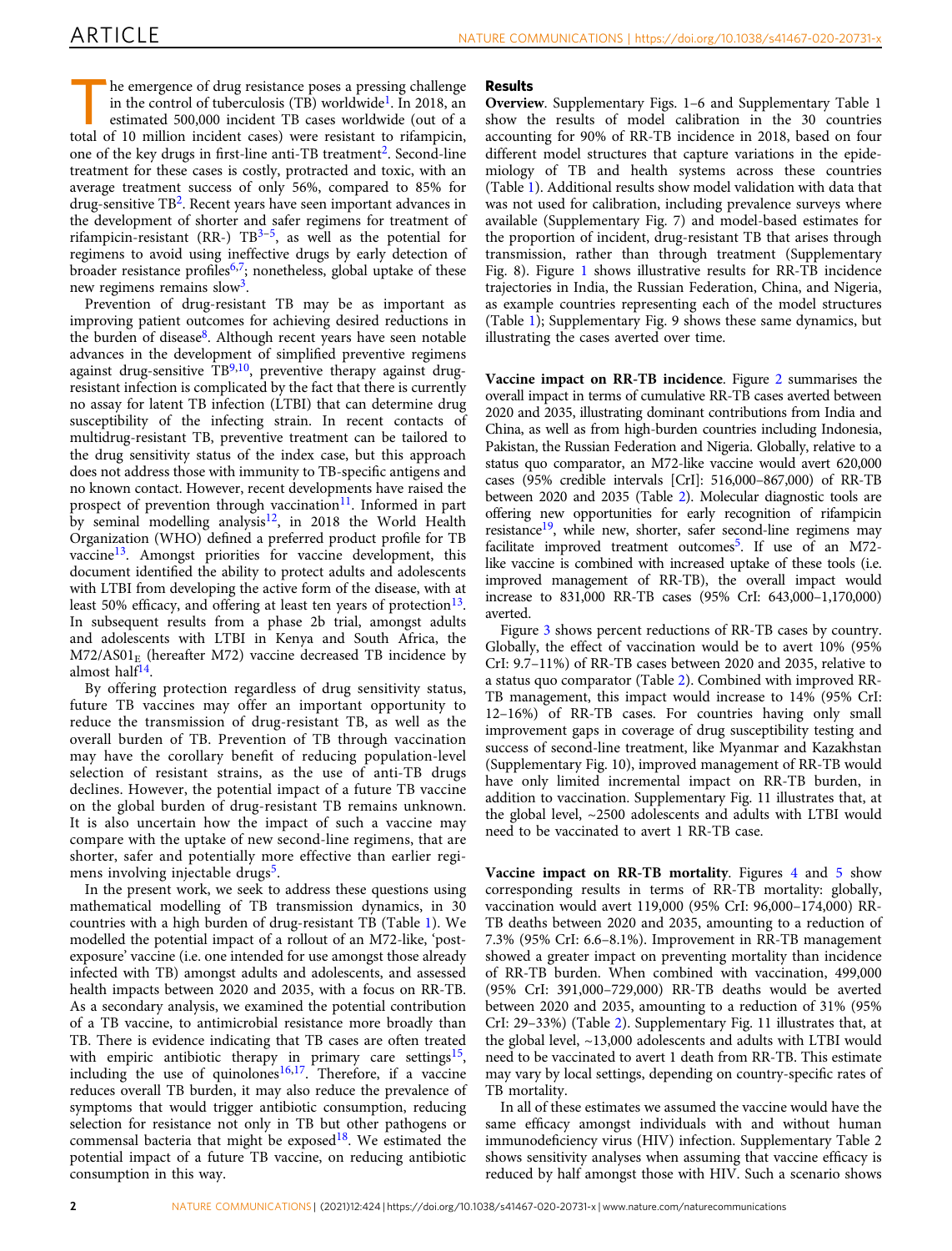<span id="page-2-0"></span>

| Countries having a strong private                                                                                                                  | Countries where HIV is a driver of TB                                                                                                                | Countries with both a private sector                                           | All remaining countries                                                                                                                                                                                                                                                                                  |
|----------------------------------------------------------------------------------------------------------------------------------------------------|------------------------------------------------------------------------------------------------------------------------------------------------------|--------------------------------------------------------------------------------|----------------------------------------------------------------------------------------------------------------------------------------------------------------------------------------------------------------------------------------------------------------------------------------------------------|
| healthcare sector (i)                                                                                                                              | epidemiology (ii)                                                                                                                                    | and driving role of HIV in TB                                                  |                                                                                                                                                                                                                                                                                                          |
| $\bullet$ India (IND)<br>• Pakistan (PAK)<br>• Indonesia (IDN)<br>• Philippines (PHL)<br>• Myanmar (MMR)<br>• Bangladesh (BGD)<br>• Ethiopia (ETH) | • Russia Federation (RUS)<br>$\bullet$ Ukraine (UKR)<br>• South Africa (ZAF)<br>• Mozambique $(MOZ)$<br>• DR Congo (COD)<br>$\bullet$ Zimbabwe (ZWE) | • Nigeria (NGA)<br>• Thailand (THA)<br>$\bullet$ Angola (AGO)<br>• Kenya (KEN) | $\bullet$ China (CHN)<br>• Viet Nam (VNM)<br>• DPR Korea (PRK)<br>• Kazakhstan (KAZ)<br>• Uzbekistan (UZB)<br>• Somalia (SOM)<br>$\bullet$ Peru (PER)<br>• Kyrgyzstan (KGZ)<br>• Papua New Guinea (PNG)<br>• Tajikistan (TJK)<br>• Belarus (BLR)<br>• Republic of Moldova<br>(MDA)<br>• Azerbaijan (AZE) |

These are the countries with the largest absolute burden of RR-TB, and that accounted in 2018 for 90% of global RR-TB incidence (Supplementary Fig. 16). The table shows countries grouped into four<br>different categories, for calibrated that model separately for each country within each category. Footnotes: (i) We drew these countries from the World Health Organization list of priority countries for public-private-mix<br>programmes<sup>46</sup>, namely tho countries as those in which HIV coinfection accounted for at least 10% of estimated TB incidence in 2018. HIV human immunodeficiency virus, RR-TB rifampicin-resistant tuberculosis.



Fig. 1 Illustration of the projected impact on RR-TB of an M72-like vaccine.  $n = 200$  posterior samples. Median (solid and dashed lines) and 95% Bayesian credible intervals (CrIs) of rifampicin-resistant tuberculosis (RR-TB) incidence rates over 2019–2035 are presented. For clarity, uncertainty regions with CrIs are only shown for the vaccine (not comparator) scenarios. These projections correspond to a post-exposure vaccine that reduces the risk of reactivation of latent TB infection by 50%, and that is implemented through routine vaccination and catch-up campaign amongst those over 15-years old. The figure shows projections for the countries with the highest absolute burden of RR-TB from each of the country categories listed in Table 1. Blue dashed curves illustrate a 'status quo' baseline, assuming no vaccine implementation and no change in the management of RR-TB. Blue solid curves show the impact of vaccination. Red curves show corresponding dynamics, under an alternative 'improved RR-TB management' baseline where the detection of RR-TB at the point of TB diagnosis is increased to 85%, and second-line treatment success is increased to 75%, in countries that have not yet achieved these targets. The Russian Federation in particular shows a lower impact of improved RR-TB management than other countries, owing to its already-higher coverage of drug susceptibility tests (Supplementary Fig. 10). Although the 95% CrIs for these projected dynamics with vaccination overlap in these regions, the overall incidence reductions are significant, in the sense of having uncertainty intervals that are strictly positive (Table [2,](#page-4-0) Supplementary Fig. 9).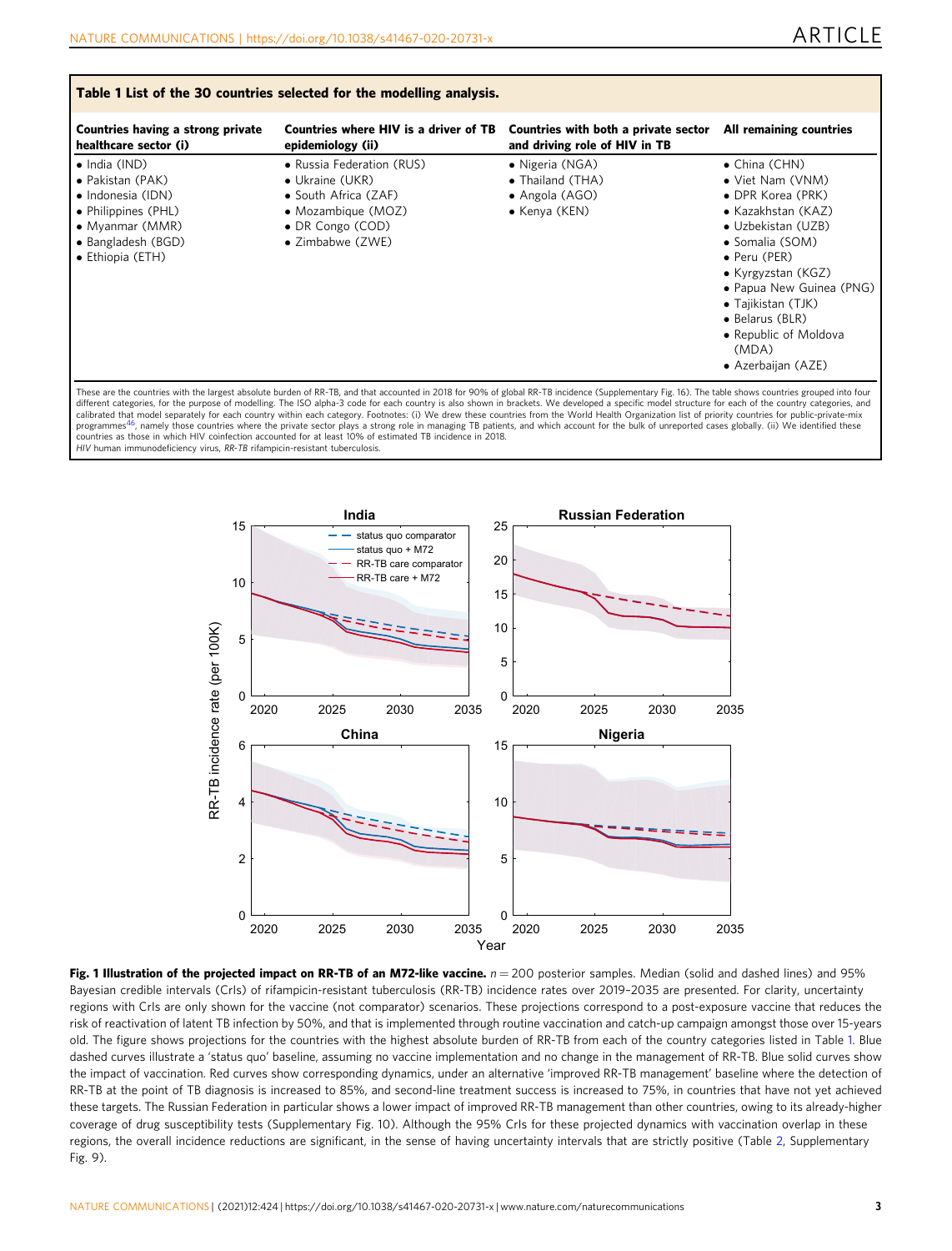<span id="page-3-0"></span>

Fig. 2 Country-wise contribution to vaccine-avertable incidence of RR-TB. The area of each square is proportional to the median estimate from  $n = 200$ posterior samples, for the absolute number of avertable rifampicin-resistant tuberculosis (RR-TB) cases by a post-exposure, M72-like vaccine, between 2020 and 2035. Panel a shows cases averted by a vaccine alone, while panel b shows cases averted by a combination of a vaccine and measures to improve the management of RR-TB (both relative to a scenario of no vaccine, and no improvement in RR-TB, i.e. status quo). Countries are denoted by their ISO alpha-3 codes and their corresponding full names are listed in Table [1.](#page-2-0) Colours for each country are only for the purpose of display, and do not designate any quantitative scale.

only a modest effect on the global impact of vaccination on RR-TB: for example, with 10% (95% CrI: 9.7–11%) cases averted under the status quo scenario, being reduced to 10% (95% CrI: 9.5–11%).

Vaccine impact on antibiotic consumption. Supplementary Fig. 12 and Supplementary Table 3 additionally illustrate how vaccination reduces the total amount of second-line TB treatment needed, because of its impact on RR-TB. By contrast, efforts to improve the management of RR-TB would increase the demand for second-line drugs, as a result of increased identification of resistant cases (Supplementary Table 4). Finally, Supplementary Fig. 13 illustrates that future TB vaccines are likely to have only modest impact on antibiotic consumption beyond TB drugs, typically amounting to <1% of total estimated antibiotic consumption in each country. This limited impact arises because of the relative rarity of TB amongst those with respiratory symptoms receiving antibiotics, when compared against other aetiologies such as acute respiratory infections.

# **Discussion**

Our results suggest that an M72-like vaccine, when deployed as a post-exposure vaccine amongst adults and adolescents, could have an important impact on drug-resistant TB. Such a vaccine, acting alone, could avert 10% (95% CrI: 9.7–11%) of cumulative RR-TB cases over the next 15 years. Indeed, this impact is comparable to that of combining improvements in the management (detection and treatment) of RR-TB, projected to be 14% (95% CrI: 12–16%) of RR-TB cases over the same period (Table [2](#page-4-0)). The combined effect of vaccination and improved management is roughly additive (Figs. [3](#page-6-0) and [5\)](#page-7-0).

The impact of vaccination on relative reductions in RR-TB burden is roughly consistent across countries, reducing RR-TB cases between 5 and 16% (Fig. 2). Similar figures apply to relative reductions in RR-TB deaths (Fig. [4\)](#page-6-0). In terms of country contributions to the projected global impact of vaccination, India and China are consistently the leading countries (Figs. 2 and [4](#page-6-0)), owing to their relatively large shares of global TB burden<sup>[2](#page-7-0)</sup>. Countries in the former Soviet Union have the world's highest rates of drug resistance amongst TB cases, however, their relative contributions to the global vaccine-avertable burden of RR-TB are lower, as a result of having smaller TB epidemics in absolute terms<sup>2</sup>.

We have presented results for the number of second-line TB treatments that would be avertable by a TB vaccine between 2020 and 2035, but a cost impact is outside the scope of this study. This is an important component of any costing analysis, because of the disproportionate cost of managing drug-resistant TB, for any national TB programme<sup>[20,21](#page-8-0)</sup>. Notably, our results illustrate that while vaccination could reduce the need for second-line drugs by reducing incidence of RR-TB—measures to improve the detection of RR-TB would have the opposite effect, by increasing the number of patients needing to be treated with second-line drugs (Supplementary Fig. 12). Appropriate TB treatment is critical for patient outcomes<sup>[7](#page-7-0),22</sup>. However, our results illustrate that a combined strategy—of vaccination with improved RR-TB management—could help to mitigate the budgetary burden on TB programmes, by reducing overall RR-TB burden while minimising the numbers of second-line treatments required (Table [2,](#page-4-0) Supplementary Fig. 12). Any resulting cost savings would release programmatic funds, potentially for other TB control efforts such as intensified case-finding that could—in turn—have a synergistic effect on reducing the burden of drug-resistant TB.

As a grounding example for our analysis, we have drawn data from the phase 2b trial of the  $M72/AS01<sub>E</sub>$  vaccine, which was limited to individuals with evidence of latent TB infection. Accordingly, we modelled a scenario where a vaccine is deployed solely for post-exposure protection, i.e. to reduce the risk of TB disease amongst those already infected. We expect that incorporating pre-exposure protection, and broadening eligibility to include all individuals regardless of infection status, would substantially increase the projected impact of vaccination. Future trial data will be valuable in informing these projections. Another important area for future work is the feasibility of, and best implementation strategies for, the type of mass vaccination programme considered here. School-based vaccination may be important in reaching 15-year-olds, and is already used for the delivery of tetanus and HPV vaccines in low- and middle-income countries $23,24$ . To ensure equitable access, however, such strategies will need to be supplemented by additional measures such as mobile vaccine delivery, to reach those not in the school system. Supplementary analysis illustrates the importance of mass vaccination campaigns amongst adults, showing that without these additional efforts, overall impact on RR-TB incidence and mortality would drop by 85% (Supplementary Table 2). In practice, such catch-up efforts would need to be planned carefully: the existing coverage of adult immunisation in countries such as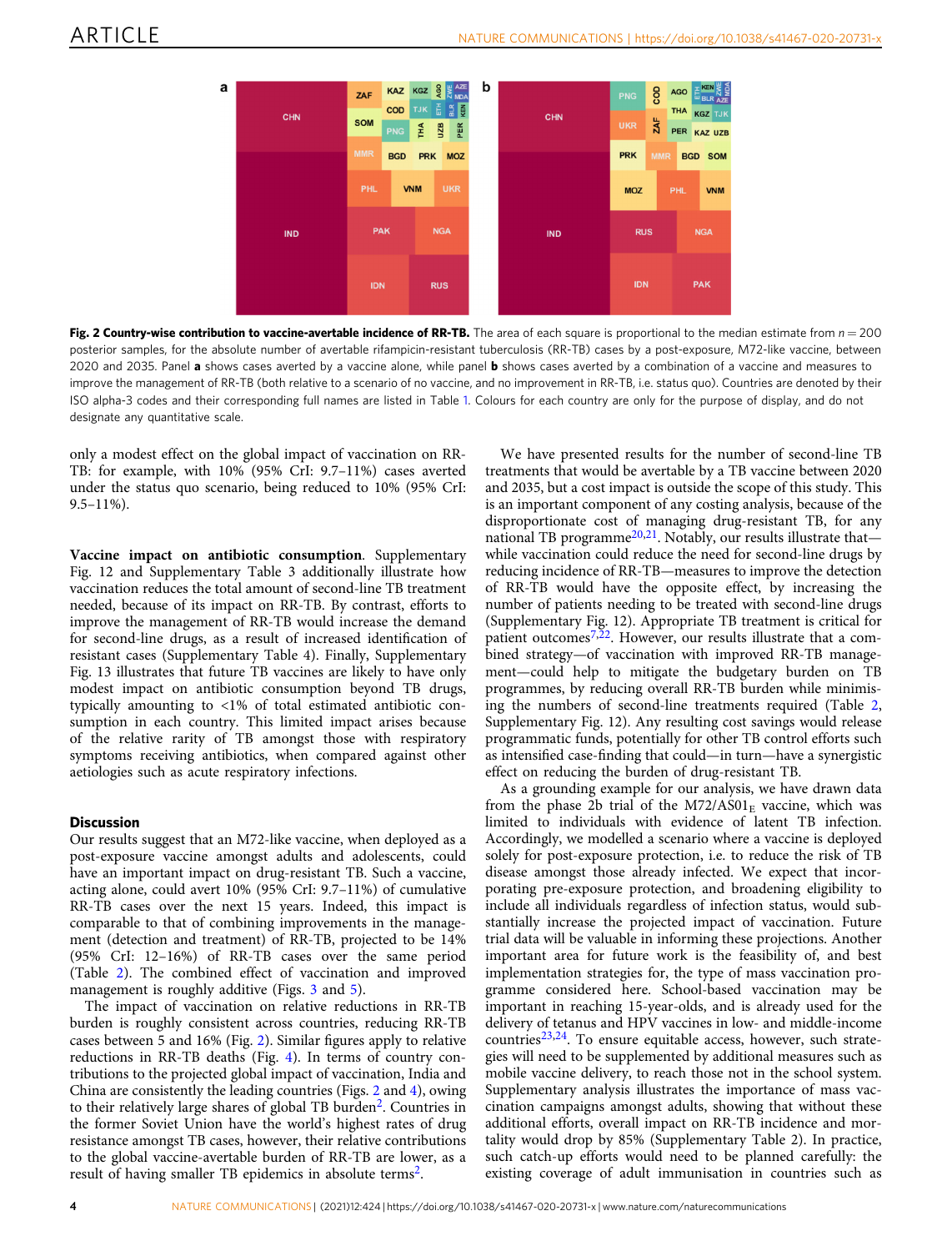| <b>The Line</b>                                                                   |
|-----------------------------------------------------------------------------------|
|                                                                                   |
|                                                                                   |
| ֦֧֖֖֖֖֧֧֖֚֚֚֚֝֬֓֓֝֓֬֓֓֓֝֓֬֝֓֬֝֓֬֝֓֬֝֓֬֓֝֓֝֬֝֓֬֓֓֬֓֓֬֝֓֬֝֓֬֝֓֬֝֓֬֝֓֬֝֬֓֬֝֓֬֝֓֬֝֬֝֓ |
|                                                                                   |
|                                                                                   |
|                                                                                   |
|                                                                                   |
|                                                                                   |
| י<br>ש                                                                            |
|                                                                                   |
| ֖֧֧֧֪֪ׅ֧֪֪ׅ֦֖֚֚֚֚֚֚֚֚֚֚֚֚֚֚֚֚֚֚֚֚֚֚֚֚֚֚֚֚֚֚֚֬֝֝֝֝                                 |
|                                                                                   |
|                                                                                   |
|                                                                                   |
|                                                                                   |
|                                                                                   |
|                                                                                   |
|                                                                                   |
|                                                                                   |
|                                                                                   |
|                                                                                   |
| nost-portan                                                                       |
|                                                                                   |
|                                                                                   |
|                                                                                   |
|                                                                                   |
|                                                                                   |
|                                                                                   |
|                                                                                   |
|                                                                                   |
|                                                                                   |
|                                                                                   |
| 」<br>12.200mm<br>1                                                                |
|                                                                                   |
| $\frac{1}{2}$                                                                     |
|                                                                                   |
|                                                                                   |
|                                                                                   |
|                                                                                   |
|                                                                                   |
|                                                                                   |
|                                                                                   |

<span id="page-4-0"></span>

| Country/Region                                                                                                                                                                                                                                                                                                                                                                                                                                                                                               | M72-like vaccine           |                                    |                             |                    | M72-like vaccine and improved RR-TB management |                            |                      |                          |
|--------------------------------------------------------------------------------------------------------------------------------------------------------------------------------------------------------------------------------------------------------------------------------------------------------------------------------------------------------------------------------------------------------------------------------------------------------------------------------------------------------------|----------------------------|------------------------------------|-----------------------------|--------------------|------------------------------------------------|----------------------------|----------------------|--------------------------|
|                                                                                                                                                                                                                                                                                                                                                                                                                                                                                                              | <b>Averted RR-TB cases</b> |                                    | <b>Averted RR-TB deaths</b> |                    | <b>Averted RR-TB cases</b>                     |                            | Averted RR-TB deaths |                          |
|                                                                                                                                                                                                                                                                                                                                                                                                                                                                                                              | Number, thousands          | శ<br>Proportion,                   | Number, thousands           | శ<br>Proportion,   | Number, thousands                              | శ<br>Proportion,           | Number, thousands    | ४<br>Proportion,         |
| India                                                                                                                                                                                                                                                                                                                                                                                                                                                                                                        | 201(116, 428)              | 11(9.6, 12)                        | 47(26, 99)                  | 7.3(5.8, 9.1)      | 263(141, 591)                                  | 14(11, 18)                 | 232(132, 453)        | 36(33, 39)               |
| Indonesia                                                                                                                                                                                                                                                                                                                                                                                                                                                                                                    | 41(29, 63)                 | 2(11, 13)                          | 8.1(5.9, 12)                | 8.1(7.2, 8.9)      | 56(38, 93)                                     | 6(13, 22)                  | 42(30, 61)           | 41(39, 44)               |
| Myanmar                                                                                                                                                                                                                                                                                                                                                                                                                                                                                                      | 13(7.5, 21)                | 9.5(7.7, 11)                       | 2.6(1.5, 4.5)               | 7.5(5.9, 9.0)      | 3(7.5, 21)                                     | 9.5(7.7, 11)               | 2.6(1.5, 4.5)        | 7.5(5.9, 9.0)            |
| Bangladesh                                                                                                                                                                                                                                                                                                                                                                                                                                                                                                   | 9.8(4.8, 18)               | 11(10, 12)                         | 1.4(0.67, 2.6)              | 8.4(7.1, 9.2)      | 11(5.4, 21)                                    | 3(11, 17)                  | 2.1(0.97, 4.4)       | 3(10, 16)                |
| DPR Korea                                                                                                                                                                                                                                                                                                                                                                                                                                                                                                    | 9.1(3.9, 31)               | 14(11, 18)                         | 1.0(0.40, 3.7)              | 10(8.2, 14)        | 16(4.6, 66)                                    | 23(12, 39)                 | 2.6(0.72, 10)        | 25(14, 39)               |
| Thailand                                                                                                                                                                                                                                                                                                                                                                                                                                                                                                     | 5.2(1.9, 9.2)              | 10(8.5, 11)                        | 1.1(0.40, 1.9)              | 7.8(6.4, 8.7)      | 6.8(2.0, 15)                                   | 3(9.3, 18)                 | 3.7(1.4, 6.9)        | 26(23, 30)               |
| South-East Asia Region                                                                                                                                                                                                                                                                                                                                                                                                                                                                                       | 286(197, 525)              | 11(10, 12)                         | 62(42, 116)                 | 7.5(6.3, 8.8)      | 375(251, 712)                                  | 14(12, 17)                 | 286(190, 513)        | 35(32, 37)               |
| China                                                                                                                                                                                                                                                                                                                                                                                                                                                                                                        | 86(55, 133)                | 9.7(8.8, 12)                       | 8.2(5.3, 12)                | 7.2(6.6, 9.0)      | 13(62, 274)                                    | 3(9.9, 24)                 | 39(25, 58)           | $\widehat{41}$<br>34(32, |
| Philippines                                                                                                                                                                                                                                                                                                                                                                                                                                                                                                  | 18(8.6, 36)                | 1(8.4, 12)                         | 2.0(0.97, 4.1)              | 6.4(5.1, 8.0)      | 25(12, 62)                                     | 5(10, 23)                  | 11(6.6, 23)          | 41)<br>39(36,            |
| Viet Nam                                                                                                                                                                                                                                                                                                                                                                                                                                                                                                     | 18(7.0, 43)                | 13(9.8, 17)                        | 2.2(0.88, 5.6)              | 10(6.8, 13)        | 8(7.2, 45)                                     | 4(10, 18)                  | 4.5(2.1, 9.7)        | 20(16, 23)               |
| Papua New Guinea                                                                                                                                                                                                                                                                                                                                                                                                                                                                                             | 6.8(2.9, 16)               | 5(12, 19)                          | 0.98(0.41, 2.3)             | 12(8.8, 16)        | 5(5.6, 40)                                     | 33(25, 47)                 | 2.2(0.82, 5.8)       | 27(19, 40)               |
| West Pacific Region                                                                                                                                                                                                                                                                                                                                                                                                                                                                                          | 134(89, 186)               | 11(9.6, 12)                        | 14(9.6, 19)                 | 7.8(7.0, 9.3)      | 181(113, 338)                                  | 14(11, 23)                 | 60(41, 81)           | 33(31, 38)               |
| Russian Federation                                                                                                                                                                                                                                                                                                                                                                                                                                                                                           | 40(30, 53)                 | 9.4(8.9, 9.8)                      | 7.8(5.9, 10)                | 7.3(6.9, 7.7)      | 41(31, 55)                                     | 9.5(8.8, 11)               | 40(30, 52)           | 37(35, 38)               |
| Ukraine                                                                                                                                                                                                                                                                                                                                                                                                                                                                                                      | 14(9.2, 20)                | 9.5(9.0, 9.9)                      | 3.0(2.1, 4.2)               | 7.3(6.7, 7.6)      | 15(10, 21)                                     | 10(9.2, 12)                | 20(13, 27)           | 48(45, 49)               |
| Kazakhstan                                                                                                                                                                                                                                                                                                                                                                                                                                                                                                   | 5.8(3.5, 8.7               | 11(9.9, 13)                        | 0.55(0.34, 0.87)            | 8.8(7.9, 10)       | 5.8(3.5, 8.7)                                  | 11(9.9, 13)                | 0.55(0.34, 0.87)     | 8.8(7.9, 10)             |
| Uzbekistan                                                                                                                                                                                                                                                                                                                                                                                                                                                                                                   | 5.1(3.1, 7.6)              | 9.5(8.4, 11)                       | 0.94(0.61, 1.4)             | 7.4(6.3, 8.6)      | 5.3(3.4, 7.9)                                  | O(8.7, 12)                 | 4.2(2.9, 6.2)        | 33(30, 35)               |
| Kyrgyzstan                                                                                                                                                                                                                                                                                                                                                                                                                                                                                                   | 4.2(3.1, 5.5)              | 12(11, 13)                         | 0.61(0.46, 0.79)            | 9.4(8.8, 9.8)      | 5.3(3.7, 6.9)                                  | 5(11, 17)                  | 3.2(2.5, 4.2)        | 50(49, 51)               |
| Tajikistan                                                                                                                                                                                                                                                                                                                                                                                                                                                                                                   | 4.7(2.4, 9.1)              | 16(13, 18)                         | 0.78(0.41, 1.5)             | 12(9.2, 13)        | 9.2<br>4.8(2.3,                                | 6(13, 18)                  | 2.2(1.3, 3.7)        | 31(29, 33)               |
| Belarus                                                                                                                                                                                                                                                                                                                                                                                                                                                                                                      | 2.2(1.3, 3.4)              | 11(9.5, 12)                        | 0.24(0.16, 0.36)            | 9.8<br>8.3(7.3,    | 2.3(1.4, 3.6)                                  | 1(9.7, 13)                 | 0.68(0.43, 1.0)      | 23(21, 26)               |
| Republic of Moldova                                                                                                                                                                                                                                                                                                                                                                                                                                                                                          | 1.8(1.3, 2.3)              | 10(9.5, 11)                        | 0.39)<br>0.30(0.22,         | (3, 4)<br>7.8(7.3) | 1.8(1.3, 2.5)                                  | 0(9.3, 12)                 | 1.8(1.4, 2.3)        | 47(46, 48)               |
| Azerbaijan                                                                                                                                                                                                                                                                                                                                                                                                                                                                                                   | 1.7(1.1, 2.8)              | 10(9.2, 13)                        | 0.47<br>0.30(0.19)          | (6.6)<br>7.7(6.7,  | 1.8(1.1, 3.3)                                  | 1(9.1, 15)                 | 1.3(0.90, 2.0)       | 36(32, 38)               |
| European Region                                                                                                                                                                                                                                                                                                                                                                                                                                                                                              | 81(68, 92)                 | 10(9.6, 10)                        | 15(12, 17)                  | 7.6(7.3, 7.9)      | 84(72, 96)                                     | 10(9.9, 11)                | 74(61, 86)           | 38(37, 39)               |
| Pakistan                                                                                                                                                                                                                                                                                                                                                                                                                                                                                                     | 36(22, 60)                 | $9.4(8.5, 10)$<br>$9.6(7.1, 13)$   | 6.2(4.0, 10)                | 6.3(5.4, 7.0)      | 53(31, 93)                                     | 4(11, 17)                  | 24(15, 39)           | 24(22, 25)               |
| Somalia                                                                                                                                                                                                                                                                                                                                                                                                                                                                                                      | 11(3.0, 29)                |                                    | 2.1(0.60, 5.9)              | 7.7(5.2, 11)       | 11(3.1, 29)                                    | $\widehat{\Xi}$<br>10(7.3, | 2.2(0.63, 6.1)       | 8.2(5.4, 11)             |
| Eastern Mediterranean Region                                                                                                                                                                                                                                                                                                                                                                                                                                                                                 | 47(30, 79)                 | $9.5(8.4, 11)$<br>$8.5(6.7, 10)$   | 8.5(5.5, 14)                | 6.7(5.6, 7.7)      | 66(42, 108)                                    | <b>3(11, 15)</b>           | 26(17, 42)           | 21(17, 23)               |
| Nigeria                                                                                                                                                                                                                                                                                                                                                                                                                                                                                                      | 29(14, 55)                 |                                    | 8.3(4, 17)                  | 7.1(5.5, 8.4)      | 33(16, 65)                                     | 10(7.9, 11)                | 10(4.9, 21)          | 8.8(7.0, 10)             |
| South Africa                                                                                                                                                                                                                                                                                                                                                                                                                                                                                                 | 10(6.0, 19)                | $8.3(7.5, 9.2)$<br>$5.2(3.5, 6.6)$ | 2.9(1.6, 5.7)               | 7.8)<br>6.7(5.5,   | 0(5.9, 21)                                     | 8.6(7.3, 11)               | 14(8.2, 23)          | 31(27, 33)               |
| Mozambique                                                                                                                                                                                                                                                                                                                                                                                                                                                                                                   | 8.5(4.5, 16)               |                                    | 3.2(1.6, 5.9)               | 5.2(3.7, 6.3)      | 27(9.8, 100)                                   | 6(10, 33)                  | 5(6.2, 42)           | 24(16, 38)               |
| DR Congo                                                                                                                                                                                                                                                                                                                                                                                                                                                                                                     | 6.1(3.1, 13)               | 7.5(6.1, 9.3)                      | 0.81(0.40, 2.2)             | 5.6(4.5, 7.1)      | 8.5(3.9, 25)                                   | 11(7.6, 16)                | 1.7(0.68, 5.9)       | 2(9.0, 17)               |
| Angola                                                                                                                                                                                                                                                                                                                                                                                                                                                                                                       | 2.9(1.1, 9.5)              | 7.7(5.3, 9.9)                      | 0.31(0.09, 1.6)             | 6.1(3.9, 7.7)      | 6.7(2.0, 33)                                   | 9(10, 29)                  | 1.7(0.70, 7.8)       | 35(29, 40)               |
| Kenya                                                                                                                                                                                                                                                                                                                                                                                                                                                                                                        | 2.1(1.1, 4.4)              | 8.0(6.2, 9.9)                      | 0.46(0.22, 1.2)             | 6.3(4.6, 7.9)      | 2.2(1.1, 5.0)                                  | 3.3(6.2, 11)               | 0.90(0.46, 2.0)      | 2(11, 13)                |
| Ethiopia                                                                                                                                                                                                                                                                                                                                                                                                                                                                                                     | 3.0(1.8, 5.0)              | 10(8.7, 11)                        | 0.39(0.21, 0.69)            | 7.6(6.2, 8.5)      | 3.0(1.8, 5.0)                                  | 0(8.7, 11)                 | 0.71)<br>0.40(0.22,  | 7.7(6.3, 8.7)            |
| Zimbabwe                                                                                                                                                                                                                                                                                                                                                                                                                                                                                                     | 1.9(1.2, 3.0)              | 9.8(8.8, 11)                       | 0.61(0.38, 0.94)            | 7.9(7.1, 8.8)      | 1.8(1.1, 2.8)                                  | 9.3(8.3, 10)               | 2.6(1.7, 3.7)        | 33(31, 35)               |
| African Region                                                                                                                                                                                                                                                                                                                                                                                                                                                                                               | 66(47, 97)                 | 7.7(6.5, 8.8)                      | 8(12, 28)                   | 6.5(5.6, 7.4)      | 01(66, 170)                                    | (2(9.8, 17))               | 48(33, 78)           | 8(14, 24)                |
| Peru/Region of America                                                                                                                                                                                                                                                                                                                                                                                                                                                                                       | 5.0(3.3, 8.2)              | 12(11, 14)                         | 0.45 (0.31, 0.75)           | 9.0(8.3, 11)       | 7.8(4.7, 13)                                   | 18(15, 24)                 | 2.0(1.3, 3.0)        | 39(36, 43)               |
| <b>Total</b>                                                                                                                                                                                                                                                                                                                                                                                                                                                                                                 | 620(516, 867)              | 10(9.7, 11)                        | 19(96, 174)                 | 7.3(6.6, 8.1)      | 831(643, 1170)                                 | 14(12, 16)                 | 499(391, 729)        | 31(29, 33)               |
| Estimates show median and (in brackets) 95% Bayesian credible intervals, both estimated from n= 200 posterior samples, all relative to a 'status quo' scenario. Estimates at regional level and gobal level are in bold. We sh<br>vaccine alone and in combination with improved RR-TB management. The vaccine is assumed to reduce the risk of reactivation by 50%, and to be deployed amongst adults and adolescents with latent TB infection in the populatio<br>RR-TB rifampicin-resistant tuberculosis. |                            |                                    |                             |                    |                                                |                            |                      |                          |

7 7

 $\overline{1}$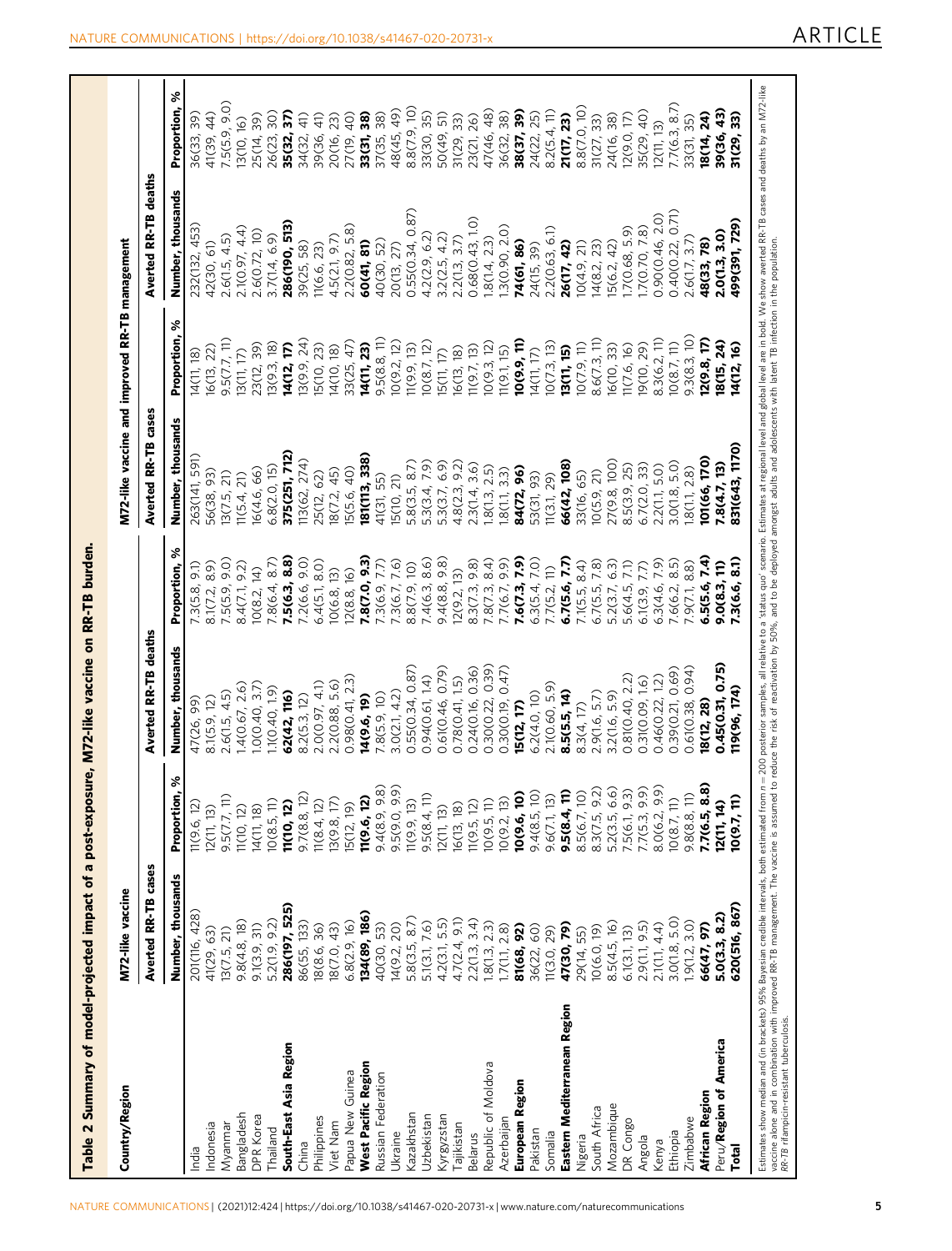India presents substantial challenges $25,26$ , which would likely apply to a future TB vaccine as well. In both types of vaccination effort, there are important considerations around whether the vaccine should be offered only to those with evidence of LTBI, or regardless. In the present work, we have assumed the former, a choice necessitated by the available data: the recent phase 2b trial of the M72/AS01 $_F$  vaccine was restricted to those with LTBI<sup>[14](#page-8-0)</sup>. As more data emerges about the effectiveness of the vaccine in uninfected individuals, an important area for further analysis would be the relative value of limiting vaccination coverage to those with LTBI (incurring the cost and effort of identifying these individuals), vs universal eligibility within defined age groups (incurring the cost of additional vaccinations). The per-dose cost of any future TB vaccine will likely be a driving factor in these considerations.

Another approach to prevention, currently part of WHO guidelines for programmatic management of TB, is the use of preventive therapy regimens amongst those known to have TB infection $27$ . Although recent years have seen the emergence of shortened and simplified preventive therapy regimens $9,10$  $9,10$ , these are rifampicin-based regimens, and thus unlikely to be effective against RR-TB infection. There is increasing recognition of the potential value of fluoroquinolone-based preventive regimens amongst contacts of those with known drug-resistant  $TB^{28,29}$  $TB^{28,29}$  $TB^{28,29}$ although there remains a pressing need for more clinical trials to demonstrate efficacy $8$ . On the other hand, by preventing TB at the population level, not just amongst contacts of known cases, a future vaccine might have further-reaching impact than preventive therapy: however, a strategy, such as the one we have modelled here, may take several years to fully realise this impact (Supplementary Fig. 9). Any future strategy for TB prevention is, therefore, likely to require a combination of preventive therapy and vaccination.

In addition to mass vaccination, supplementary immunisation approaches may also have an important impact, for example, vaccination of close contacts of diagnosed TB cases. Recent modelling work (albeit in the context of preventive therapy) suggests that preventing 60% of incident TB amongst household contacts of TB cases in the WHO South-East Asian Region could reduce annual incidence rates in the Region by ~8%, by  $2030^{30}$ . That analysis assumed preventive therapy to be ineffective amongst those with drug-resistant infection; a vaccine in place of preventive therapy, therefore, might be expected to have a similar impact on RR-TB, if not higher. Our analysis also does not address the potential use of therapeutic vaccination, that is administered following completion of treatment for active TB, in order to minimise the risk of recurrence<sup>31</sup>. By potentially reducing the risk of treatment-acquired drug resistance developing into active, infectious TB, such approaches could also have important implications for future RR-TB incidence.

Our focus on post-exposure vaccination amongst adults and adolescents with LTBI is motivated by the recent phase 2b trial of the M72 vaccine<sup>14</sup>, which suggested a 50% reduction in incidence amongst those receiving the vaccine. However, these numbers should be interpreted with caution, primarily because they come from a trial that was only designed to assess safety and immunogenicity, not efficacy; larger trials are needed to estimate protective efficacy with precision. Moreover, the protective effect was seen mostly after a year, in males and those under 25 years of age. The study was conducted in South Africa, Kenya and Zambia, settings with a high overall burden of TB (for example with South Africa having an annual TB incidence of 520 per 100,000 popu $lation<sup>2</sup>$ ), and it is unclear how these findings might generalise to other settings. Therefore, phase 3 trial results in different settings will be invaluable in gaining more reliable estimates of efficacy. These limitations notwithstanding, our modelling results would apply generally to any post-exposure vaccine having 50% efficacy amongst adults and adolescents. For the purpose of our current study, the important findings reported in ref.  $^{14}$  $^{14}$  $^{14}$  show that such a vaccine is indeed plausible.

As with any modelling analysis, our work has some limitations to note. For simplicity, and to cover 30 countries in a systematic way, we captured key features of TB transmission with four different model structures, using country-specific calibrations. Some model parameters are subject to substantial uncertainty, such as the quality of TB care in the private healthcare sector; we have aimed to address this uncertainty by adopting wide uncertainty intervals for these parameters (Supplementary Table 5), and by propagating this uncertainty to model projections using Bayesian calibration methods. For simplicity we adopted a simple model mechanism for ageing, assuming a constant per-capita hazard of transitioning between child and adult strata. This simplification allows us to accommodate additional, country-specific complexities such as public and private healthcare providers, and the role of HIV in driving TB dynamics. Nonetheless, our results for TB impact remain broadly consistent with those reported in earlier studies which use more complex demographic structure<sup>12</sup>. In the case of China, where most TB burden is concentrated in those aged over 65 years, additional sensitivity analysis suggests that model results do not change substantially, with the inclusion of a third age group to represent the elderly (Supplementary Fig. 14). Our model also entails simplifications around HIV and TB, adopting a relatively simple HIV care cascade (Supplementary Fig. 15c), as well as borrowing from previous work $32$  to incorporate simplified scenarios for the scale-up and maintenance of antiretroviral treatment (ART) (Supplementary Methods 1). Sensitivity analysis suggests that the influence of HIV on effectiveness of a future TB vaccine would have important implications for vaccine impact in countries with high HIV burden but would not substantially change our estimates for vaccine impact at the global level (Supplementary Table 2).

Such limitations notwithstanding, the essential findings of our analysis are likely to hold true: that an M72-like vaccine, even with an efficacy of only 50%, at 72–76% coverage of LTBI adolescents and adults, would have an important impact on the global burden of RR-TB, as well as important synergistic effects with ongoing efforts to improve the detection and treatment of RR-TB. As with many challenges in TB control, optimal control strategies in the future are likely to involve a combination of different approaches: our work illustrates the critical role that vaccination could play, as part of these strategies.

#### Methods

Model structure. We limited our analysis to the 30 countries shown in Table [1](#page-2-0) and Supplementary Fig. 16, which together accounted for 90% of global RR-TB incidence in 2018<sup>2</sup>. To account for the wide variation in TB epidemiology and health systems between these different countries, we developed four different TB models, relating to each of the categories shown in Table [1](#page-2-0), and described in further detail in Supplementary Methods 1. For countries where HIV is a driving factor in TB burden (Supplementary Fig. 17), we modelled the historical dynamics of HIV using data obtained from The Joint United Nations Programme on HIV/AIDS  $(UNAIDS)^{33}$  $(UNAIDS)^{33}$  $(UNAIDS)^{33}$ . We also modelled the impact of HIV on TB progression, as well as the mitigating effect of ART and isoniazid preventive therapy for TB (assuming such preventive therapy to be effective only against drug-sensitive infection). We did not explicitly model the dynamics of HIV and ART, instead taking these as model inputs. For countries where the private sector has a substantial presence, we distinguished between those receiving care in the public and private sectors, and assumed a lower standard of TB care in the latter than in the former $34-37$ . Given little systematic data for care provided by the private sector in different countries, we adopted broad uncertainty intervals for the accuracy of TB diagnosis and for treatment completion rates in this sector.

For each of four TB models we stratified the population into those above and below 15 years of age, and modelled ageing as a constant rate-of-transition between these strata, chosen to capture the country demographics as of 2018<sup>38</sup>. Model equations and parameters can be found in Supplementary Methods 1, Supplementary Fig. 15, and Supplementary Tables 5, 6.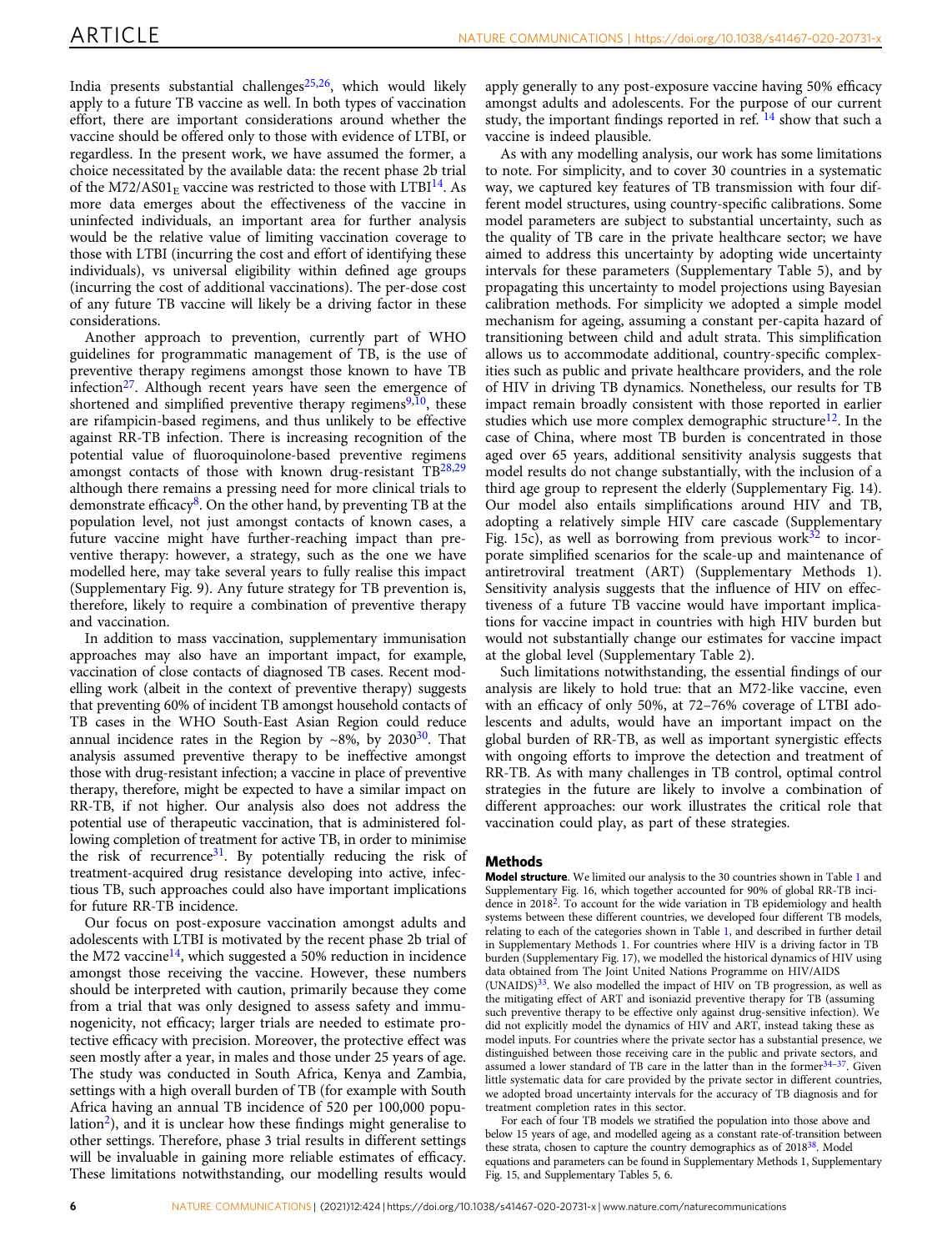<span id="page-6-0"></span>

Fig. 3 Projected percent cases of RR-TB averted by an M72-like vaccine. Rectangular bars show median estimates and error bars show 95% Bayesian credible intervals (CrIs), both estimated from  $n = 200$  posterior samples for each country. Blue bars show the vaccine-avertable proportions of rifampicinresistant tuberculosis (RR-TB) cases relative to a 'status quo' scenario, while adjacent bars together show averted proportions in combination with 'improved RR-TB management', as outlined in the caption to Fig. [1](#page-2-0). The latter bars are stratified to show: (i) the impact of improved management of RR-TB alone, i.e. in the absence of vaccination (orange segment), and (ii) the incremental impact of vaccination, acting in combination with these improvements (red segment). Error bars on the stacked orange and red bars show the 95% CrIs of the total impact of a vaccine combined with improved management of RR-TB. Countries are ranked in a descending order according to the number of RR-TB incident cases in 2018.



Fig. 4 Country-wise contribution to vaccine-avertable deaths from RR-TB. As for Fig. [2,](#page-3-0) the area of each square here is proportional to the median estimate from  $n = 200$  posterior samples, for the absolute number of avertable rifampicin-resistant tuberculosis (RR-TB) deaths by a post-exposure, M72like vaccine, between 2020 and 2035. Panel a shows deaths averted by a vaccine alone, while panel **b** shows deaths averted by a combination of a vaccine and measures to improve the management of RR-TB (both relative to a scenario of no vaccine, and no improvement in RR-TB, i.e. status quo). Countries are denoted by their ISO alpha-3 codes and their corresponding full names are listed in Table [1](#page-2-0). Colours for each country are only for the purpose of display, and do not designate any quantitative scale.

Data and calibration. For each country we calibrated the model to a range of epidemiological and programmatic indicators, including the WHO estimates for TB incidence and mortality, stratified by age group; the proportion of incident TB cases being RR-TB; and the proportion of TB incidence that occurred in those coinfected with HIV (Supplementary Table 7). For countries having a strong private sector healthcare presence, we assumed that all those surviving to the point of care-seeking are managed by either the public or private sector: by combining data for public sector notifications with model projections for incidence and mortality, therefore, we aimed to estimate the proportion of patients being managed by the public vs private sectors. For countries with a driving role of HIV in the TB epidemic, we obtained ART coverage from UNAIDS, for simplicity assuming a linear scale-up to current levels<sup>32</sup>. We calibrated the model using Adaptive Markov Chain Monte Carlo<sup>39</sup>, which allows systematic propagation of uncertainty from model inputs to model projections, while updating the proposal distribution at each iteration. We reduced autocorrelation by taking every 150th sample and discarded the first 20,000 samples, to yield 200 samples overall (Supplementary Methods 2). We calculated 2.5th and 97.5th percentiles as the 95% credible intervals, and the 50th percentile as point estimates, on these samples and on model projections. As a form of model validation, we compared model projections

for TB prevalence to findings from prevalence surveys, where available. For any countries where model-projected prevalence did not match those from the prevalence surveys (in particular, where the uncertainty intervals did not overlap), we recalibrated the models using the prevalence survey data, to ensure consistency with all available information.

Intervention simulations. Consistent with the WHO preferred product char-acteristics<sup>[13](#page-8-0)</sup> and the outcome of the M72/AS01<sub>E</sub> trial<sup>[14](#page-8-0)</sup>, we assumed that the effect of the vaccine is to attenuate the rates of primary progression and reactivation of latent TB amongst adults and adolescents, thereby reducing TB incidence rates amongst those vaccinated by 50%. We did not consider the vaccine protection against recurrence of TB. We assumed an average duration of protection of 10 years, and that after this period, vaccinated individuals revert to their unvaccinated status of LTBI. In the main analysis, we assumed for simplicity that the effectiveness of a future TB vaccine would be unaffected by the HIV status of recipients. Currently, there is no evidence for the effect of HIV coinfection on the performance of M72-like vaccines, as the recent phase 2b trial was limited to HIVnegative individuals. However, the RTS,S malaria and pneumococcal conjugate vaccines offer examples of vaccines whose effectiveness is impaired by HIV<sup>[40,41](#page-8-0)</sup>.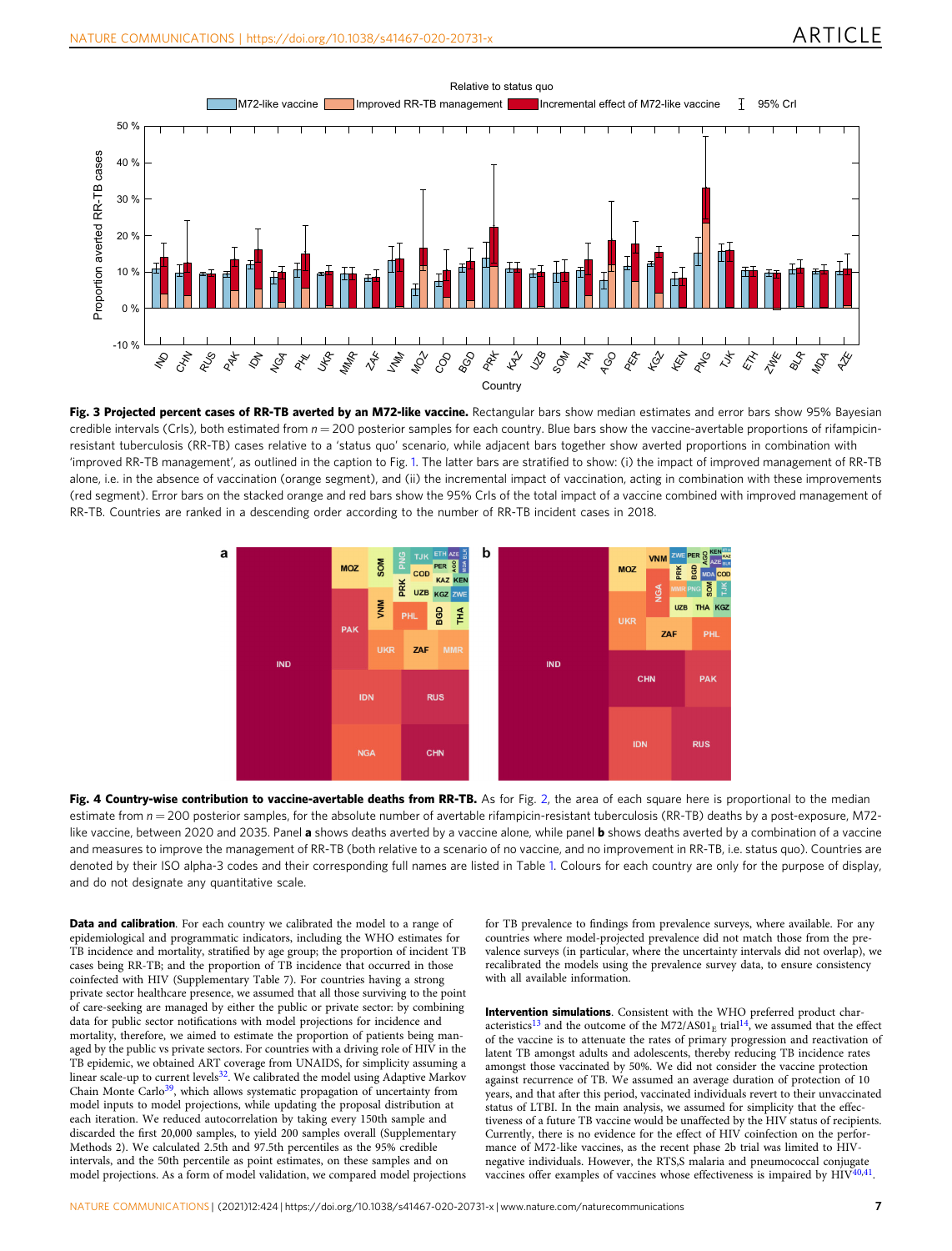<span id="page-7-0"></span>

Fig. 5 Projected percent deaths from RR-TB averted, as a result of anti-TB vaccination. Rectangular bars show median estimates and error bars show 95% Bayesian credible intervals (CrIs), both estimated from  $n = 200$  posterior samples for each country. As in Fig. [3](#page-6-0), blue bars here show the vaccineavertable proportions of rifampicin-resistant tuberculosis (RR-TB) deaths relative to a 'status quo' scenario, while adjacent bars show averted proportions in combination with 'improved RR-TB management', as outlined in the caption to Fig. [1](#page-2-0). The latter bars are stratified to show: (i) the impact of improved management of RR-TB alone, i.e. in the absence of vaccination (orange segment), and (ii) the incremental impact of vaccination, acting in combination with these improvements (red segment). Error bars on the stacked orange and red bars show the 95% CrIs of the total impact of a vaccine combined with improved management of RR-TB. Countries are ranked in a descending order according to the number of RR-TB incident cases in 2018.

Therefore, as a sensitivity analysis, we modelled a scenario where a future TB vaccine has half the efficacy amongst HIV positive individuals, compared to those without HIV

We assumed a routine TB immunisation programme which vaccinates adolescents on their 15th birthday from 2025 to 2035, with country-specific vaccination coverage derived from secondary school attendance<sup>[42](#page-8-0)</sup> (Supplementary Fig. 18). In addition, to boost vaccine coverage among all adults over 15 years old, we assumed 2-year catch-up campaigns, implemented every 5 years, with a peak coverage of 72–76%, according to WHO region<sup>[12](#page-8-0)</sup>. The peak coverage of these campaigns was derived from earlier modelling work $12$ , where the data were extracted from previous rubella vaccination campaigns and adapted to a wider target population of adults and adolescents. We projected the averted cumulative incidence of RR-TB; the averted cumulative deaths; and the averted patient-months of second-line TB treatment over 2020–2035. We assessed these outcomes with respect to a 'status quo' comparator, assuming current TB services continue indefinitely without change. We also considered an 'improved RR-TB management' comparator, reflecting ongoing improvements in the management of RR-TB, in particular assuming that 85% of TB diagnoses also receive drug susceptibility testing for rifampicin resistance (for example, through the increased use of molecular diagnostic tools<sup>[19](#page-8-0)</sup>), and that second-line treatment success is increased to  $75\%$  (resulting from adoption of new, second-line regimens<sup>5</sup>), from 2020 onwards. Supplementary Fig. 10 shows these indicators of RR-TB management in relation to the levels currently reported by different countries.

Potential contribution to control of antibiotic consumption. Unnecessary antibiotic consumption is a key driver of antimicrobial resistance, more broadly than TB. We additionally examined the potential for a future TB vaccine to reduce this consumption through the bystander effect $43$ : that is, as a result of reducing symptomatic presentations for primary care, and thus reducing instances of empiric antibiotic treatment. We used data from Demographic Health Surveys (DHS)[44](#page-8-0), for the proportion of acute respiratory illness that is medically attended and treated with antibiotics in different settings, together with estimates from the Global Burden of Disease 2017 project $45$  for all-cause incidence of respiratory disease in the same countries as those covered in the DHS data (Supplementary Methods 3).

Reporting summary. Further information on research design is available in the Nature Research Reporting Summary linked to this article.

## Data availability

Country-specific data used in this study are publicly available and their sources are summarised in Supplementary Table 7, including population statistics from the United Nations World Prospect Project 2019 (<http://population.un.org/wpp/>); TB incidence, mortality, and other programmatic indicators from the WHO Global Tuberculosis Database [\(http://www.who.int/tb/data/en/](http://www.who.int/tb/data/en/)); HIV prevalence and ART coverage from the

data tool of UNAIDS [\(http://aidsinfo.unaids.org/](http://aidsinfo.unaids.org/)); and secondary school attendance from the United Nations Children's Fund [\(https://data.unicef.org/topic/education/](https://data.unicef.org/topic/education/secondary-education/) [secondary-education/\)](https://data.unicef.org/topic/education/secondary-education/). For analysis of antibiotic consumption for cough-related diseases, data were obtained from the DHS Program [\(http://dhsprogram.com/data/,](http://dhsprogram.com/data/) through the rdhs 0.6.3 package in R 4.0.2) and the Global Burden of Disease Study 2017 ([http://ghdx.](http://ghdx.healthdata.org/gbd-2017) [healthdata.org/gbd-2017\)](http://ghdx.healthdata.org/gbd-2017). Extracted data are also presented in Supplementary Table 7 or available at [https://github.com/hfu915/drtb\\_vacc.](https://github.com/hfu915/drtb_vacc) Source data are provided with this paper.

### Code availability

MATLAB codes for simulating TB dynamics and vaccine impacts are available at [https://](https://github.com/hfu915/drtb_vacc) [github.com/hfu915/drtb\\_vacc](https://github.com/hfu915/drtb_vacc).

Received: 20 July 2020; Accepted: 16 December 2020; Published online: 18 January 2021

#### **References**

- 1. Dheda, K. et al. The Lancet Respiratory Medicine Commission: 2019 update: epidemiology, pathogenesis, transmission, diagnosis, and management of multidrug-resistant and incurable tuberculosis. Lancet Respir. Med. 7, 820–826  $(2019)$
- 2. World Health Organization. Global tuberculosis report 2019. [https://apps.](https://apps.who.int/iris/bitstream/handle/10665/329368/9789241565714-eng.pdf?ua=1) [who.int/iris/bitstream/handle/10665/329368/9789241565714-eng.pdf?ua](https://apps.who.int/iris/bitstream/handle/10665/329368/9789241565714-eng.pdf?ua=1)=1  $(2019)$
- 3. Gandhi, N. R., Brust, J. C. M. & Shah, N. S. A new era for treatment of drugresistant tuberculosis. Eur. Respir J. 52, [https://doi.org/10.1183/](https://doi.org/10.1183/13993003.01350-2018) [13993003.01350-2018](https://doi.org/10.1183/13993003.01350-2018) (2018).
- Nunn, A. J. et al. A trial of a shorter regimen for rifampin-resistant tuberculosis. N. Engl. J. Med. 380, 1201–1213 (2019).
- 5. World Health Organization. WHO consolidated guidelines on drug-resistant tuberculosis treatment. [https://apps.who.int/iris/bitstream/handle/10665/](https://apps.who.int/iris/bitstream/handle/10665/311389/9789241550529-eng.pdf?ua=1) [311389/9789241550529-eng.pdf?ua](https://apps.who.int/iris/bitstream/handle/10665/311389/9789241550529-eng.pdf?ua=1)=1 (2019).
- 6. Lange, C. et al. Perspectives for personalized therapy for patients with multidrug-resistant tuberculosis. J. Intern. Med. 284, 163–188 (2018).
- 7. Zurcher, K. et al. Drug susceptibility testing and mortality in patients treated for tuberculosis in high-burden countries: a multicentre cohort study. Lancet Infect. Dis. 19, 298–307 (2019).
- 8. Fox, G. J. et al. Preventing the spread of multidrug-resistant tuberculosis and protecting contacts of infectious cases. Clin. Microbiol. Infect. 23, 147–153 (2017).
- 9. Swindells, S. et al. One month of rifapentine plus isoniazid to prevent HIVrelated tuberculosis. N. Engl. J. Med. 380, 1001–1011 (2019).